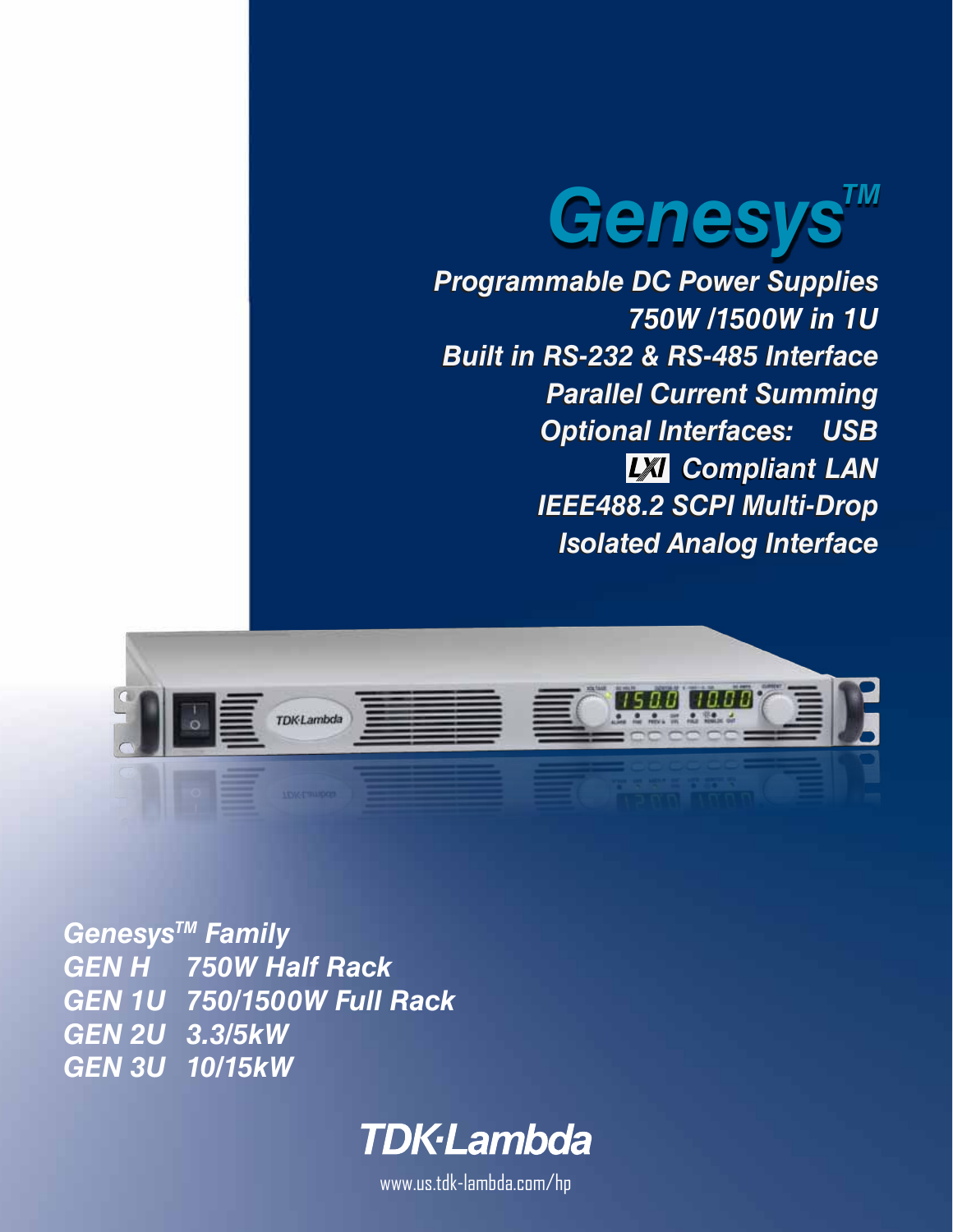*The Genesys™ family of programmable power supplies sets a new standard for flexible, reliable, AC/DC power systems in Test & Measurement, Industrial and Laboratory applications.*

# **Features include:**

- High Power Density 750/1500W in 1U
- Wide Range Input (85 265Vac Continuous, single phase, 47/63Hz)
- Active Power Factor Correction (0.99 typical)
- Output Voltage up to 600V, Current up to 200A
- Built-in RS-232/RS-485 Interface
- Last Setting Memory; Front Panel Lockout
- Advanced Parallel reports total current up to four identical units
- Global Commands for Serial RS-232/RS-485 Interface
- Reliable Encoders for Voltage and Current Adjustment
- Constant Voltage/Constant Current auto-crossover
- Parallel Operation with Active Current Sharing
- Independent Remote ON/OFF and Remote Enable/Disable
- External Analog Programming and Monitoring
- Reliable Modular and SMT Design
- 19" Rack Mounted ATE and OEM applications
- Optional Interfaces

Isolated Analog Programming and Monitoring

IEEE Multi-Drop - SCPI

**LXI** Compliant LAN Interface

- **USB** Interface
- Five Year Warranty
- Optional Isolated Analog Programming and Monitoring
- Optional IEEE 488.2 SCPI (GPIB) Interface

Worldwide Safety Agency Approvals; CE Mark for LVD and EMC Regulation



# **Applications**

Genesys™ power supplies are designed for demanding applications. Common controls are shared across all platforms.

## **Test and Measurement**

Last-Setting memory simplifies test design and requires no battery backup.

Built-in RS-232/RS-485 gives maximum system flexibility along with 0-5V and 0-10V, selectable analog programming. Wide range of available outputs allows testing of many different devices.

### **Semiconductor Processing**

Equipment designers appreciate the wide range Input (85-265Vac) and numerous Outputs from which to select depending on application. Selectable Safe and Auto Re-start protects loads and process integrity.

Typical applications include Magnets, Filaments and Heaters.

### **Aerospace and Satellite Testing**

Complex systems use the complete Genesys ™ Family: 1U 750W Half Rack, 1U 750W or 1500W Full-Rack, 2U 3.3kW and 3U 10/15kW. All are identical in Front Panel, Rear Panel Analog and Digital Interface Commands. A wide variety of outputs allows testing of many different devices.

### **Laser Diode**

OVP is directly set on Voltage Display, assuring accurate protection settings.

Current Limit Fold Back assures load is protected from current surges.

### **Heater Supplies**

Smooth, reliable encoders with selectable Fine and Coarse adjustment enhance Front Panel Control.

Remote Analog Programming is user selectable 0-5V or 0-10V and optional Isolated Programming/Monitoring Interfaces are also available.

### **RF Amplifiers and Magnets**

Robust design assures stable operation under a wide variety of loads. High linearity in voltage and current mode.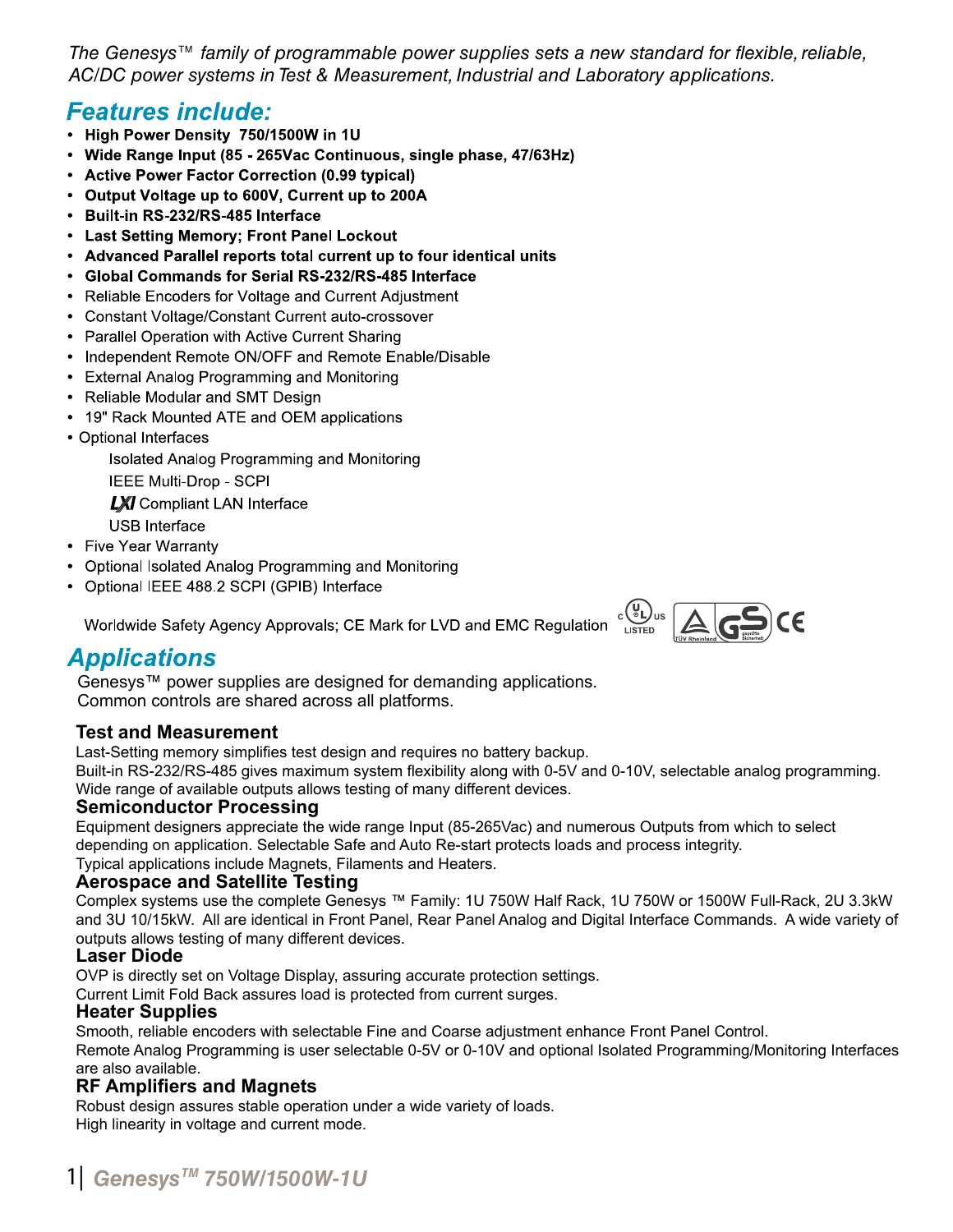**Front Panel Description**



- 1. AC ON/OFF Switch
- 2. Air Intake allows zero stacking for maximum system flexibility and power density.
- 3. Reliable encoder controls Output Voltage and sets Address.
- 4. Volt Display shows Output Voltage and directly displays OVP, UVL and Address settings.
- 5. Reliable encoder controls Output Current, sets baudrate, and Advanced Parallel Mode
- 6. Current Display shows Output Current and displays baudrate.
- 7. Function/Status LEDs:
	- **•** Alarm
- **•** Foldback Mode
- **•** Fine Control
- **•** Preview Settings **•** Output On **•** Remote Mode
- 8. Pushbuttons allow flexible user configuration
	- **•** Coarse and fine Adjustment of Output Voltage/Current and Advanced Parallel Master or Slave select.
	- **•** Preview settings and set Voltage/Current with Output OFF
	- **•** Set OVP and UVL Limits
	- **•** Set Current Foldback
	- **•** Local/Remote Mode and select Address and Baudrate
	- **•** Output ON/OFF and Auto-Start/Safe-Start Mode

# *Rear Panel Description*



- 1. Remote/Local Output Voltage Sense Connections.
- 2. DIP Switches select 0-5V or 0-10V Programming and other functions.
- 3. DB25 (Female) connector allows (Non-isolated) Analog Program and Monitor and other functions.
- 4. RS-485 OUT to other Genesys™ Power Supplies.
- 5. RS-232/RS-485 IN Remote Serial Programming.
- 6. Output Connections: Rugged busbars for up to 60V Output; Terminal block for Outputs >60V.
- 7. Exit air assures reliable operation when zero stacked.
- 8. Wide-Range Input 85-265VAC continuous, 47/63Hz with Active Power Factor Correction (0.99 typical) AC Input Connector: 750W (IEC320), 1500W (screw terminal-shown).
- 9. Optional Interface Position for IEEE488.2 SCPI (shown), Isolated Analog Interface, LAN Interface or USB Interface.

### LAN Interface complies with **LXI** Class C Specification

# TDK-Lambda<sup>12</sup>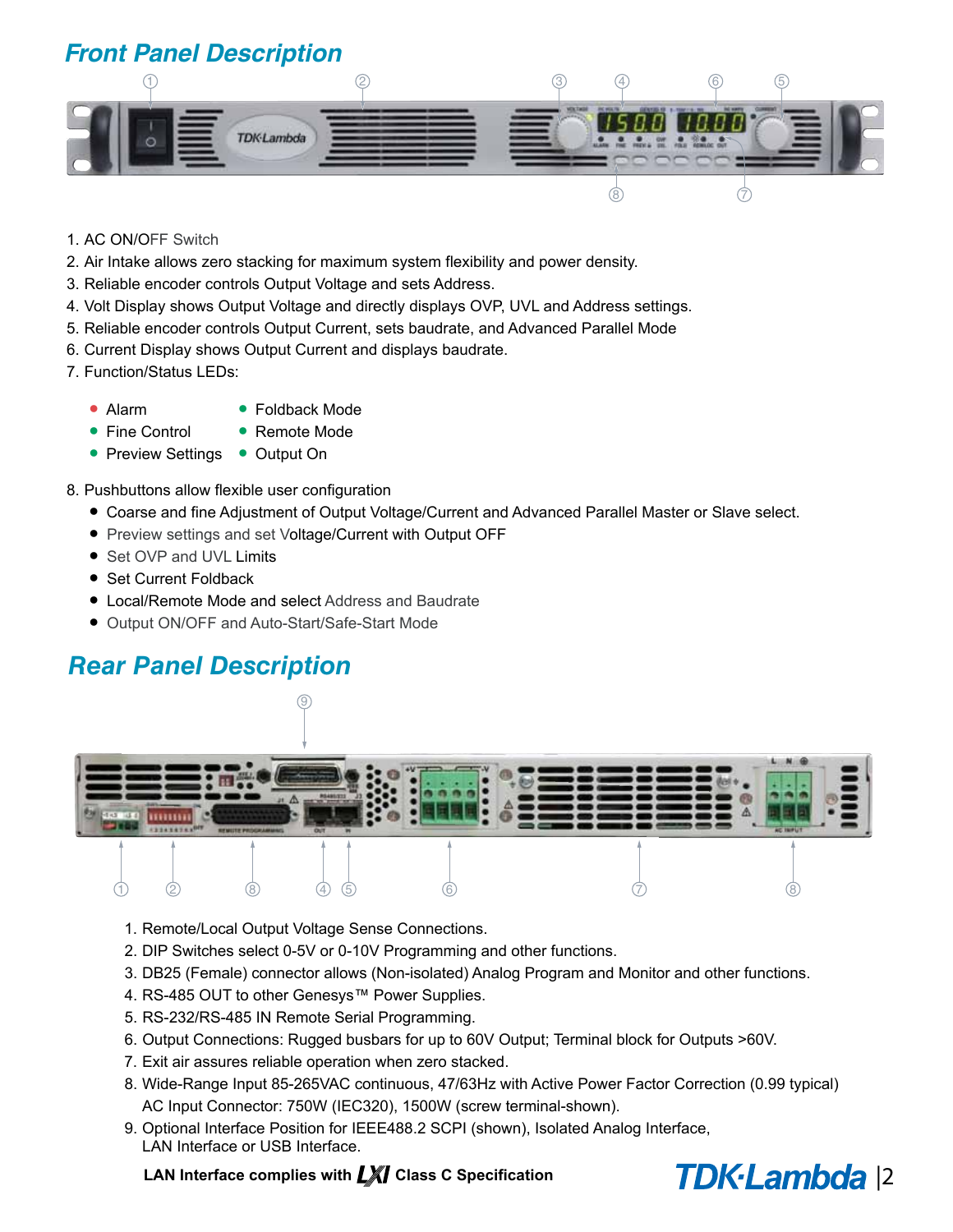# **Genesys™ 750W/1500W Specifications**

|                                                                                 |            |                                                                            |              |                                                                                      |                      |                  |                     |                          |                          |                        |                                                                                                            |             |             |             | <b>750W</b> | 1500W                        |
|---------------------------------------------------------------------------------|------------|----------------------------------------------------------------------------|--------------|--------------------------------------------------------------------------------------|----------------------|------------------|---------------------|--------------------------|--------------------------|------------------------|------------------------------------------------------------------------------------------------------------|-------------|-------------|-------------|-------------|------------------------------|
| 1.0 MODEL                                                                       | <b>GEN</b> | $6 - 200$                                                                  | 8-180        | 12.5-120 20-76                                                                       |                      | $30 - 50$        | 40-38 50-30         |                          | 60-25                    | 80-19                  | 100-15                                                                                                     | 150-10      | $300 - 5$   | 600-2.6     |             | x                            |
| 1. Rated output voltage(*1)                                                     | V          | 6                                                                          | 8            | 12.5                                                                                 | 20                   | 30               | 40                  | 50                       | 60                       | 80                     | 100                                                                                                        | 150         | 300         | 600         |             | x                            |
| 2. Rated Output Current(*2)                                                     | Α          | 200                                                                        | 180          | 120                                                                                  | 76                   | 50               | 38                  | 30                       | 25                       | 19                     | 15                                                                                                         | 10          | 5           | 2.6         |             | x                            |
| 3. Rated Output Power                                                           | W          | 1200                                                                       | 1440         | 1500                                                                                 | 1520                 | 1500             | 1520                | 1500                     | 1500                     | 1520                   | 1500                                                                                                       | 1500        | 1500        | 1560        |             | x                            |
| 4. Efficiency at 100/200Vac (*3)                                                | $\%$       | 77/80                                                                      | 78/81        | 81/84                                                                                | 83/86                | 83/86            | 84/88               | 84/88                    | 84/88                    | 84/88                  | 84/88                                                                                                      | 84/88       | 83/87       | 83/87       | X           | x                            |
| 1.0 MODEL                                                                       | <b>GEN</b> | $6 - 100$                                                                  | $8 - 90$     | 12.5-60                                                                              | 20-38                | $30 - 25$        | 40-19               | $\hspace{0.05cm} \ldots$ |                          | 60-12.5 80-9.5         | $100 - 7.5$                                                                                                | $150 - 5$   | 300-2.5     | 600-1.3     | X           |                              |
| 1. Rated output voltage (*1)                                                    | V          | 6                                                                          | 8            | 12.5                                                                                 | 20                   | 30               | 40                  | $\overline{\phantom{a}}$ | 60                       | 80                     | 100                                                                                                        | 150         | 300         | 600         | x           |                              |
| 2. Rated Output Current (*2)                                                    | Α          | 100                                                                        | 90           | 60                                                                                   | 38                   | 25               | 19                  | $\overline{\phantom{a}}$ | 12.5                     | 9.5                    | 7.5                                                                                                        | 5           | 2.5         | 1.3         | x           |                              |
| 3. Rated Output Power                                                           | W          | 600                                                                        | 720          | 750                                                                                  | 760                  | 750              | 760                 | $\overline{\phantom{a}}$ | 750                      | 760                    | 750                                                                                                        | 750         | 750         | 780         | X           |                              |
| <b>1.1 CONSTANT VOLTAGE MODE</b>                                                |            |                                                                            |              |                                                                                      |                      |                  |                     |                          |                          |                        |                                                                                                            |             |             |             |             |                              |
| 1. Max.line regulation (0.01% of Vo+ 2mV)(*4)                                   | mV         | 2.6                                                                        | 2.8          | 3.3                                                                                  | 4                    | 5                | 6                   | $\overline{7}$           | 8                        | 10                     | 12                                                                                                         | 17          | 32          | 62          | X           | X                            |
| 2. Max load regulation (0.01% of Vo+2mV)(*5)                                    | mV         | 2.6                                                                        | 2.8          | 3.3                                                                                  | $\overline{4}$<br>60 | $\sqrt{5}$<br>60 | 6<br>60             | $\overline{7}$<br>60     | 8<br>60                  | 10<br>80               | 12<br>80                                                                                                   | 17<br>100   | 32<br>120   | 62          | x           | x                            |
| 3. Ripple and noise p-p 20MHz<br>4. Ripple r.m.s 5Hz~1MHz                       | mV<br>mV   | 60<br>8                                                                    | 60<br>8      | 60<br>8                                                                              | 8                    | 8                | 8                   | 8                        | 8                        | 8                      | 8                                                                                                          | 10          | 20          | 300<br>60   | X<br>X      | X<br>x                       |
| 5. Remote sense compensation/line                                               | V          | 1                                                                          | $\mathbf{1}$ | $\mathbf{1}$                                                                         | 1                    | 1.5              | $\overline{2}$      | 2                        | 3                        | $\overline{4}$         | 5                                                                                                          | 5           | 5           | 5           | x           | x                            |
| 6. Temp. coefficient                                                            | PPM/°C     |                                                                            |              | 100PPM/°C of rated output voltage, following 30 minutes warm up                      |                      |                  |                     |                          |                          |                        |                                                                                                            |             |             |             | X           | x                            |
| 7. Up-prog. response time, 0~Vo Rated                                           | mS         |                                                                            |              | 80mS, N.L/F.L, resistive load                                                        |                      |                  |                     |                          |                          |                        | 150mS, N.L/F.L, resistive load                                                                             |             |             | 250         | x           | x                            |
| 8. Down-prog response time full-load                                            | mS         | 10                                                                         |              | 50                                                                                   |                      |                  |                     | 80                       |                          |                        |                                                                                                            | 150         |             | 250         | X           | x                            |
| 9. Down-prog response time no-load                                              | mS         | 500                                                                        | 600          | 700                                                                                  | 800                  |                  | $900$   1000   1100 |                          | 100                      | 1200                   | 1500                                                                                                       | 2000        | 2500        | 4000        | x           | X                            |
| 10. Transient response time (*8)                                                |            |                                                                            |              |                                                                                      |                      |                  |                     |                          |                          |                        | Less than 1mSec for models up to and including 100V. 2msec for models above 100V                           |             |             |             | x           | X                            |
| <b>1.2 CONSTANT CURRENT MODE</b>                                                |            |                                                                            |              |                                                                                      |                      |                  |                     |                          |                          |                        |                                                                                                            |             |             |             |             |                              |
| 1. Max.line regulation (0.01% of lo+ 2mA)(*4)                                   | mA         | 12                                                                         | 11           | 8.0                                                                                  | 5.8                  | 4.5              | 3.9                 | ---                      | 3.25                     | 2.95                   | 2.75                                                                                                       | 2.5         | 2.25        | 2.13        | X           |                              |
| 2. Max. load regulation (0.02% of lo+5mA)(*6)                                   | mA         | 25                                                                         | 23           | 17                                                                                   | 12.6                 | 10               | 8.8                 | $\hspace{0.05cm} \cdots$ | 7.5                      | 6.9                    | 6.5                                                                                                        | 6.0         | 5.5         | 5.26        | X           |                              |
| 3. Ripple r.m.s 5Hz~1MHz. (*7)                                                  | mA         | 200                                                                        | 180          | 120                                                                                  | 76                   | 63               | 48                  | ---                      | 38                       | 29                     | 23                                                                                                         | 18          | 13          | 8           | x           |                              |
| 4. Max.line regulation (0.01% of lo+ 2mA)(*4)                                   | mA         | 22                                                                         | 20<br>41     | 14                                                                                   | 9.6                  | 7.0              | 5.8                 | 5                        | 4.5                      | 3.9<br>8.8             | 3.5<br>8.0                                                                                                 | 3.0<br>7.0  | 2.5<br>6.0  | 2.26        |             | x                            |
| 5. Max. load regulation (0.02% of lo+5mA)(*6)<br>6. Ripple r.m.s 5Hz~1MHz .(*7) | mA<br>mA   | 45<br>400                                                                  | 360          | 29<br>240                                                                            | 20.2<br>152          | 15<br>125        | 12.6<br>95          | 11<br>85                 | 10<br>75                 | 57                     | 45                                                                                                         | 35          | 25          | 5.52<br>12  |             | x<br>x                       |
| 7. Temp. coefficient                                                            |            | PPM/°C   100PPM/°C from rated output voltage, following 30 minutes warm up |              |                                                                                      |                      |                  |                     |                          |                          |                        |                                                                                                            |             |             |             | x           | X                            |
| <b>1.3 PROTECTIVE FUNCTIONS</b>                                                 |            |                                                                            |              |                                                                                      |                      |                  |                     |                          |                          |                        |                                                                                                            |             |             |             |             |                              |
| 1. OCP                                                                          |            |                                                                            |              | 0~105% Constant Current                                                              |                      |                  |                     |                          |                          |                        |                                                                                                            |             |             |             | x           | x                            |
| 2. OCP Foldback                                                                 |            |                                                                            |              | Output shut down when power supply change from CV to CC. User selectable.            |                      |                  |                     |                          |                          |                        |                                                                                                            |             |             |             | x           | $\boldsymbol{\mathsf{x}}$    |
| 3. OVP type                                                                     |            |                                                                            |              | Inverter shut-down, manual reset by AC input recycle or by OUT button                |                      |                  |                     |                          |                          |                        |                                                                                                            |             |             |             | x           | x                            |
| 4. OVP trip point                                                               |            |                                                                            |              |                                                                                      |                      |                  |                     |                          |                          |                        | 0.5~7.5V 0.5~10V  1~15V  1~24V   2~36V   2~44V   5~57V   5~66V   5~68V   5~110V   5~165V   5~330V   5~660V |             |             |             | X           | x                            |
| 5. Over Temp. Protection                                                        |            |                                                                            |              | User selectable, latched or non latched                                              |                      |                  |                     |                          |                          |                        |                                                                                                            |             |             |             | X           | X                            |
| 1.4 ANALOG PROGRAMMING AND MONITORING                                           |            |                                                                            |              |                                                                                      |                      |                  |                     |                          |                          |                        |                                                                                                            |             |             |             |             |                              |
| 1. Vout Voltage Programming                                                     |            |                                                                            |              |                                                                                      |                      |                  |                     |                          |                          |                        | 0~100%, 0~5V or 0~10V, user select. Accuracy and linearity:+/-0.5% of rated Vout.                          |             |             |             | X           | x                            |
| 2. lout Voltage Programming                                                     |            |                                                                            |              | 0~100%, 0~5V or 0~10V, user select. Accuracy and linearity:+/-1% of rated lout.      |                      |                  |                     |                          |                          |                        |                                                                                                            |             |             |             | x           | x                            |
| 3. Vout Resistor Programming                                                    |            |                                                                            |              |                                                                                      |                      |                  |                     |                          |                          |                        | 0~100%, 0~5/10Kohm full scale, user select., Accuracy and linearity:+/-1% of rated Vout.                   |             |             |             | X           | X                            |
| 4. lout Resistor Programming                                                    |            |                                                                            |              |                                                                                      |                      |                  |                     |                          |                          |                        | 0~100%, 0~5/10Kohm full scale, user select. Accuracy and linearity:+/-1.5% of rated lout.                  |             |             |             | X           | x                            |
| 5.On/Off control (rear panel)                                                   |            |                                                                            |              | By electrical. Voltage: 0~0.6V/2~15V, or dry contact, user selectable logic          |                      |                  |                     |                          |                          |                        |                                                                                                            |             |             |             | X           | X                            |
| 6.Output Current monitor                                                        |            |                                                                            |              | 0~5V or 0~10V, accuracy:1%, user selectable                                          |                      |                  |                     |                          |                          |                        |                                                                                                            |             |             |             | X           | x                            |
| 7.Output Voltage monitor<br>8. Power Supply OK signal                           |            |                                                                            |              | 0~5V or 0~10V ,accuracy:1% ,user selectable<br>TTL High=OK, 0V-Fail 500ohm impedance |                      |                  |                     |                          |                          |                        |                                                                                                            |             |             |             | x           | x                            |
| 9. CV/CC indicator                                                              |            |                                                                            |              | CV: TTL high (4~5V) source: 10mA, CC: TTL low (0~0.4V):10mA                          |                      |                  |                     |                          |                          |                        |                                                                                                            |             |             |             | X<br>X      | $\overline{\mathbf{x}}$<br>x |
| 10. Enable/Disable                                                              |            |                                                                            |              | Dry contact. Open:off, Short: on. Max. voltage at Enable/Disable in: 6V              |                      |                  |                     |                          |                          |                        |                                                                                                            |             |             |             | x           | X                            |
| <b>1.5 FRONT PANEL</b>                                                          |            |                                                                            |              |                                                                                      |                      |                  |                     |                          |                          |                        |                                                                                                            |             |             |             |             |                              |
| 1. Control functions                                                            |            |                                                                            |              |                                                                                      |                      |                  |                     |                          |                          |                        | Vout/ lout manual adjust by separate encoders (coarse and fine adjustment selectable)                      |             |             |             | X           | х                            |
|                                                                                 |            |                                                                            |              | OVP/UVL manual adjust by Volt. Adjust encoder                                        |                      |                  |                     |                          |                          |                        |                                                                                                            |             |             |             | X           | X                            |
|                                                                                 |            |                                                                            |              |                                                                                      |                      |                  |                     |                          |                          |                        | AC on/off, Output on/off, Re-start modes (auto, safe), Foldback control (CV to CC), Go to local control    |             |             |             | X           | X                            |
|                                                                                 |            |                                                                            |              |                                                                                      |                      |                  |                     |                          |                          |                        | Address selection by Voltage (or current) adjust encoder. Number of addresses: 31                          |             |             |             | x           | x                            |
|                                                                                 |            |                                                                            |              | RS232/485 and IEEE488.2 selection by IEEE enable switch and DIP switch               |                      |                  |                     |                          |                          |                        |                                                                                                            |             |             |             | X           | x                            |
|                                                                                 |            |                                                                            |              | Baudrate selection: 1200,2400,4800,9600 and 19,200                                   |                      |                  |                     |                          |                          |                        |                                                                                                            |             |             |             | X           | x                            |
| 2.Display                                                                       |            |                                                                            |              | Voltage 4 digits, accuracy: 0.5%+/-1 count                                           |                      |                  |                     |                          |                          |                        |                                                                                                            |             |             |             | x           | X                            |
|                                                                                 |            |                                                                            |              | Current 4 digits, accuracy: 0.5%+/-1 count                                           |                      |                  |                     |                          |                          |                        |                                                                                                            |             |             |             | x           | X                            |
| 3.Indications                                                                   |            |                                                                            |              | Voltage, Current, Alarm, Fine, Preview, Foldback, Local, Output On                   |                      |                  |                     |                          |                          |                        |                                                                                                            |             |             |             | х           | x                            |
| 1.6 Interface RS232&RS485 or Optional GPIB Interface                            |            |                                                                            |              |                                                                                      |                      |                  |                     |                          |                          |                        |                                                                                                            |             |             |             | 750W        | 1500W                        |
| Model                                                                           |            | 6                                                                          | 8            | 12.5                                                                                 | 20                   | 30               | 40                  |                          | 50                       | 80<br>60               | 100                                                                                                        | 150         | 300         | 600         | х           | х                            |
| 1. Remote Voltage Programming (16 bit)                                          |            |                                                                            |              |                                                                                      |                      |                  |                     |                          |                          |                        |                                                                                                            |             |             |             |             |                              |
| Resolution (0.012% of Vo Rated)                                                 | mV         | 0.72                                                                       | 0.96         | 1.50                                                                                 | 2.40                 | 3.60             | 4.80                |                          | 6                        | 7.2<br>9.6             | 12                                                                                                         | 18          | 36          | 72          | x           | х                            |
| Accuracy (0.05%Vo Rated+0.05% of Vo Actual Output)                              | mV         | 6.0                                                                        | 8.0          | 12.5                                                                                 | 20                   | 30               | 40                  |                          | 50                       | 60<br>80               | 100                                                                                                        | 150         | 300         | 600         | X           | x                            |
| 2. Remote Current Programming (16 bit)                                          |            |                                                                            |              |                                                                                      |                      |                  |                     |                          |                          |                        |                                                                                                            |             |             |             |             |                              |
| Resolution (0.012% of lo Rated)                                                 | mA         | 12                                                                         | 10.8         | 7.2                                                                                  | 4.56                 | 3.0              | 2.28                |                          | $\overline{\phantom{a}}$ | 1.50<br>1.14           | 0.90                                                                                                       | 0.60        | 0.30        | 0.16        | x           |                              |
| Accuracy (0.1% of lo Rated+0.1% of lo Actual Output)                            | mA         | 200                                                                        | 180          | 120                                                                                  | 76                   | 50               | 38                  |                          | $\overline{\phantom{a}}$ | 25<br>19               | 15                                                                                                         | 10          | 5.0         | 2.6         | x           |                              |
| Resolution (0.012% of lo Rated)                                                 | mA         | 24                                                                         | 21.6         | 14.4                                                                                 | 9.12                 | 6.0              | 4.56                |                          | 3.60                     | 2.28<br>3.0            | 1.80                                                                                                       | 1.20        | 0.60        | 0.32        |             | x                            |
| Accuracy (0.1% of lo Rated+0.1% of lo Actual Output)                            | mA         | 400                                                                        | 360          | 240                                                                                  | 152                  | 100              | 76                  |                          | 60                       | 50<br>38               | 30                                                                                                         | 20          | 10          | 5.2         |             | x                            |
| 3. Readback Voltage                                                             |            |                                                                            |              |                                                                                      |                      |                  |                     |                          |                          |                        |                                                                                                            |             |             |             |             |                              |
| Resolution (0.012% of Vo Rated)                                                 | mV         | 0.72                                                                       | 0.96         | 1.50                                                                                 | 2.40                 | 3.60             | 4.80                |                          | 6.0                      | 7.2<br>9.6             | 12                                                                                                         | 18          | 36          | 72          | x           | X.                           |
| Accuracy (0.1%Vo Rated+0.1% of Vo Actual Output)                                | mV         | 12                                                                         | 16           | 25                                                                                   | 40                   | 60               | 80                  |                          | 100                      | 120<br>160             | 200                                                                                                        | 300         | 600         | 1200        | X           | x                            |
| 4. Readback Current                                                             |            |                                                                            |              |                                                                                      |                      |                  |                     |                          |                          |                        |                                                                                                            |             |             |             |             |                              |
| Resolution (0.012% of lo Rated)                                                 | mA         | 12                                                                         | 10.8         | 7.2                                                                                  | 4.56                 | 3.0              | 2.28                |                          | ---                      | 1.50<br>1.14           | 0.90                                                                                                       | 0.60        | 0.30        | 0.16        | x           |                              |
| Accuracy (0.3% of lo Rated+0.1% of lo Actual Output)                            | mA         | 400                                                                        | 360          | 240                                                                                  | 152                  | 100              | 76                  |                          | ---                      | 50<br>38               | 30                                                                                                         | 20          | 10          | 5.2         | х           |                              |
| Resolution (0.012% of lo Rated)                                                 | mA         | 24                                                                         | 21.6         | 14.4                                                                                 | 9.12                 | 6                | 4.56                |                          | 3.60                     | 3.0<br>2.28            | 1.80                                                                                                       | 1.20        | 0.60        | 0.32        |             | x                            |
| Accuracy (0.3% of lo Rated+0.1% of lo Actual Output)                            | mA         | 800                                                                        | 720          | 480                                                                                  | 304                  | 200              | 152                 |                          | 120                      | 100<br>76              | 60                                                                                                         | 40          | 20          | 10.4        |             | X                            |
|                                                                                 |            |                                                                            |              |                                                                                      |                      |                  |                     |                          |                          |                        |                                                                                                            |             |             |             |             |                              |
|                                                                                 |            |                                                                            |              |                                                                                      |                      |                  |                     |                          |                          |                        |                                                                                                            |             |             |             |             |                              |
| 5. OVP/UVL Programming                                                          |            |                                                                            |              |                                                                                      |                      |                  |                     |                          |                          |                        |                                                                                                            |             |             |             |             |                              |
| Resolution (0.1% of Vo Rated)<br>Accuracy (1% of Vo Rated)                      | mV<br>mV   | 6<br>60                                                                    | 8<br>80      | 12<br>125                                                                            | 20<br>200            | 30<br>300        | 40<br>400           |                          | 50<br>500                | 60<br>80<br>600<br>800 | 100<br>1000                                                                                                | 150<br>1500 | 300<br>3000 | 600<br>6000 | x<br>x      | х<br>x                       |

\*1: Minimum voltage is guaranteed to maximum 0.2% of Vo Rated. |\*3: At maximum output power. |\*5: From No-load to Full-load, constant input voltage.<br>\*2: Minimum current is guaranteed to maximum 0.4% of Io Rated |\*4: 85~132 \*7: For 6V models the ripple is measured at 2~6V output voltage and full output current. For other models, the ripple is measured at 10~100% output voltage and full output current.<br>\*8: Time for the output voltage to recove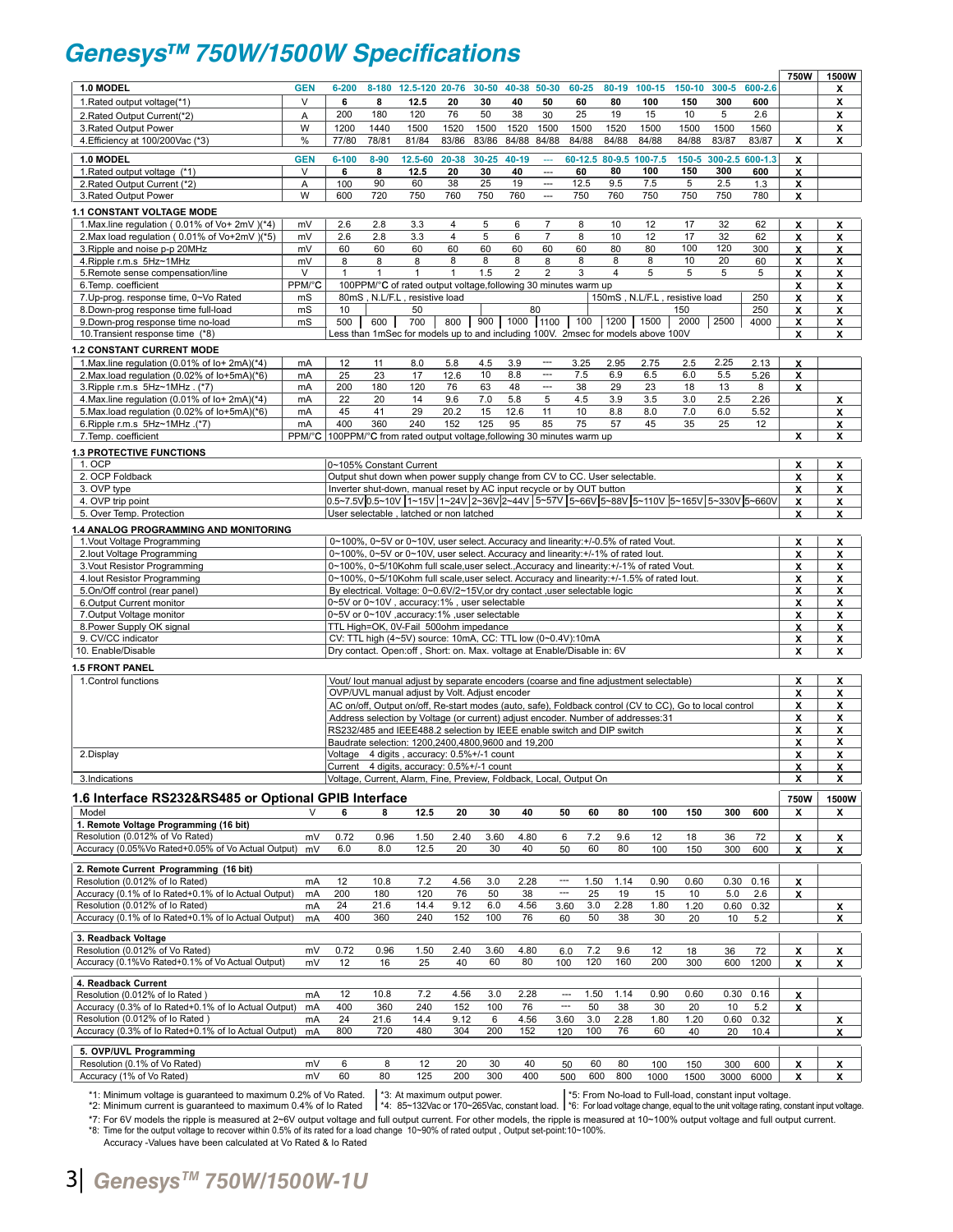# **General Specifications Genesys™ 750W/1500W**

| <b>2.1 INPUT CHARACTERISTICS</b>      |                                                                                                                              |
|---------------------------------------|------------------------------------------------------------------------------------------------------------------------------|
| 1. Input voltage/freg. (*1)           | 85~265Vac continuous, 47~63Hz, single phase                                                                                  |
| 2. Power Factor                       | 0.99 @100/200Vac, rated output power.                                                                                        |
| 3. EN61000-3-2,3 compliance           | Complies with EN61000-3-2 class A and EN61000-3-3 at 20~100% output power.                                                   |
| 4. Input current 100/200Vac           | 750W:10.5A/5A,<br>1500W:21A/11A                                                                                              |
| 5. Inrush current 100/200Vac          | 750W : Less than 25A,<br>1500W : Less than 50A                                                                               |
| 6. Hold-up time                       | More than 20mS, 100Vac, at 100% load.                                                                                        |
| <b>2.2 POWER SUPPLY CONFIGURATION</b> |                                                                                                                              |
| 1. Parallel Operation                 | Up to 4 identical units in master/slave mode with parallel current summing (Advanced Parallel)                               |
| 2. Series Operation                   | 600V Max to Chassis ground<br>Up to 2 units. with external diodes.                                                           |
| 2.3 ENVIRONMENTAL CONDITIONS          |                                                                                                                              |
| 1. Operating temp                     | 0~50 °C, 100% load.                                                                                                          |
| 2. Storage temp                       | $-20 - 70$ °C                                                                                                                |
| 3. Operating humidity                 | 30~90% RH (non-condensing).                                                                                                  |
| 4. Storage humidity                   | 10~95% RH (non-condensing).                                                                                                  |
| 5. Vibration                          | MIL-810E, method 514.4, test cond. I-3.3.1. The EUT is fixed to the vibrating surface.                                       |
| 6. Shock                              | Less than 20G, half sine, 11mSec. Unit is unpacked.                                                                          |
| 7. Altitude                           | Operating: 10000ft (3000m), Non operating: 40000ft (12000m)                                                                  |
| <b>2.4 EMC</b>                        |                                                                                                                              |
| 1. Applicable Standards:              |                                                                                                                              |
| 2.ESD                                 | IEC1000-4-2. Air-disch.-8KV, contact disch.-4KV                                                                              |
| 3. Fast transients                    | IEC1000-4-4, 2KV                                                                                                             |
| 4. Surge immunity                     | IEC1000-4-5. 1KV line to line, 2KV line to ground                                                                            |
| 5. Conducted immunity                 | IEC1000-4-6, 3V                                                                                                              |
| 6. Radiated immunity                  | IEC1000-4-3, 3V/m                                                                                                            |
| 7. Conducted emission                 | EN55022B, FCC part 15J-B, VCCI-2                                                                                             |
| 8. Radiated emission                  | EN55022A, FCC part 15-A, VCCI-1                                                                                              |
| 9. Voltage dips                       | EN61000-4-11                                                                                                                 |
| 10. Conducted emission                | EN55022B, FCC part 15-B, VCCI-2.                                                                                             |
| 11. Radiated emission                 | EN55022A, FCC part 15-A, VCCI-1.                                                                                             |
| 2.5 SAFETY                            |                                                                                                                              |
| 1. Applicable standards:              | CE Mark, UL60950, EN60950 listed. Vout<60V: Output is SELV, IEEE/Isolated analog are SELV.                                   |
|                                       | 60 <vout<400v: analog="" are="" hazardous,="" ieee="" is="" isolated="" output="" selv.<="" td=""></vout<400v:>              |
|                                       | 400 <vout<600v:output analog="" are="" hazardous,="" ieee="" is="" isolated="" not="" selv.<="" td=""></vout<600v:output>    |
| 2. Withstand voltage                  | Vout<60V models : Input-Outputs (SELV): 3.0KVrms 1min, Input-Ground: 2.0KVrms 1min.                                          |
|                                       | 60 <vout<600v 1min,="" 1min.<="" 2.5kvrms="" 3kvrms="" input-haz.="" input-selv:="" models:="" output:="" td=""></vout<600v> |
|                                       | Hazardous Output.-SELV: 1.9KVrms 1min, Hazardous Output-Ground:1.9KVrms 1min.                                                |
|                                       | Input-Ground: 2KVrms 1min.                                                                                                   |
| 3. Insulation resistance              | More than 100Mohm at 25 C, 70% RH, 500Vdc                                                                                    |
| <b>2.6 MECHANICAL CONSTRUCTION</b>    |                                                                                                                              |
| 1. Cooling                            | Forced air flow: from front to rear. No ventilation holes at the top or bottom of the chassis; Variable fan speed.           |
| 2. Dimensions (WxHxD)                 | W: 16.64in, H: 1.72in, D: 17.04in (excluding connectors, encoders, handles, etc.)                                            |
| 3. Weight                             | 750W: 7Kg (15 Lbs)<br>1500W: 8.5Kg (18 Lbs)                                                                                  |
| 4. AC Input connector                 | 750W: IEC320 AC Inlet.                                                                                                       |
|                                       | 1500W: Screw terminal block, Phoenix P/N: FRONT-4-H-7.62, with strain relief                                                 |
| 5.Output connectors                   | 6V to 60V models: Bus-bars (hole Ø 8.5mm).<br>80V to 600V models: Terminal block, Phoenix P/N: FRONT-4-H-7.62                |
| <b>2.7 RELIABILITY SPECS</b>          |                                                                                                                              |
| 1. Warranty                           | 5 years.                                                                                                                     |
|                                       |                                                                                                                              |

\*1: For cases where conformance to various safety standards (UL, IEC etc.) is required, to be described as 100-240Vac (50/60Hz).

# **Outline Drawing Genesys™ 750W/1500W Units**





#### **NOTE**

1. PLUG CONNECTORS INCLUDED WITH THE POWER SUPPLY

2. CHASSIS SLIDES MOUNTING HOLES #10-32 MARKED "A"

**GENERAL DEVICES** P/N: CC301-00-S160 OR EQUIVALENT

# *Genesys 750W/1500W-1U TM* |4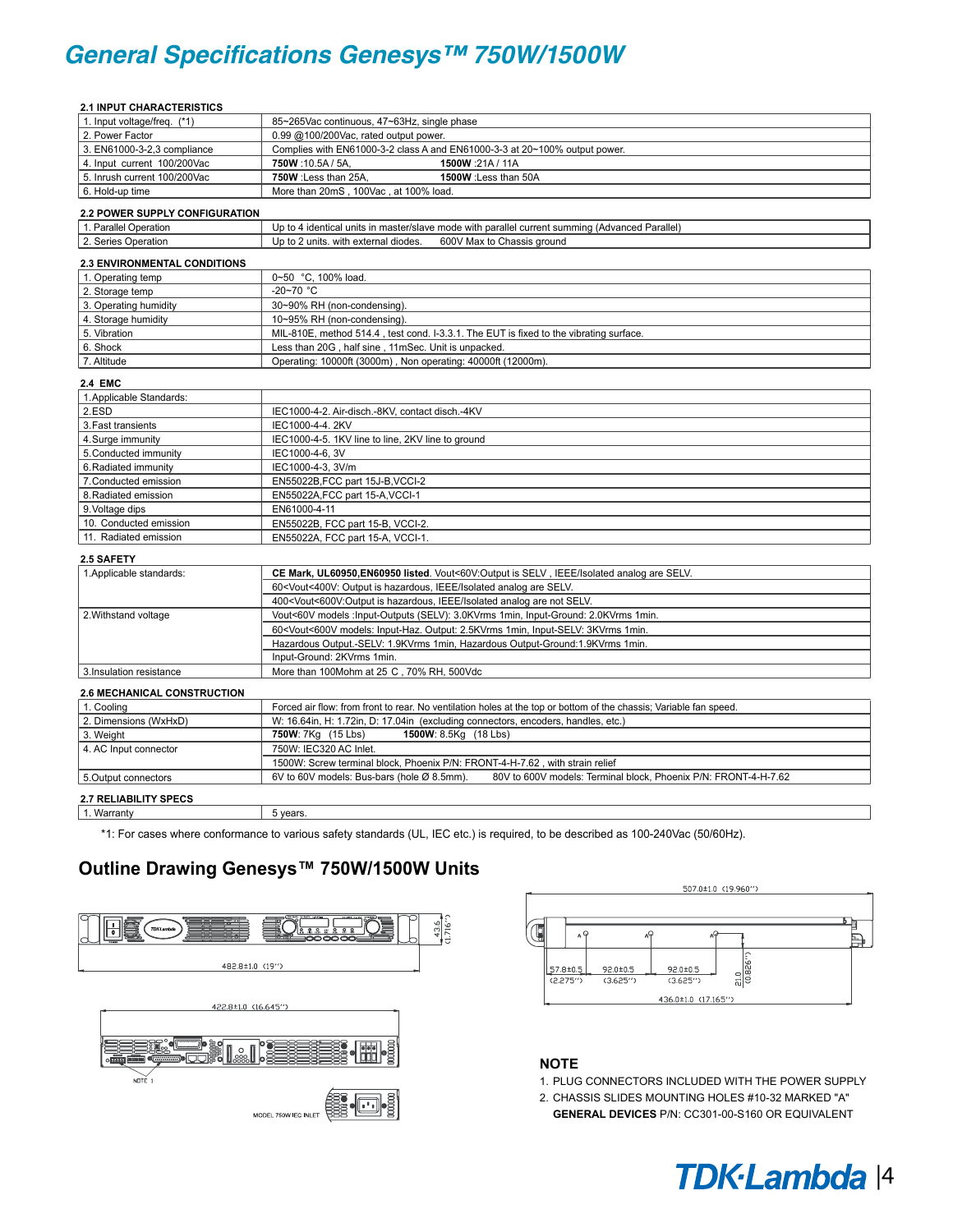# *Genesys™ Power Parallel and Series Configurations*

#### **Parallel operation - Master/Slave:**

Active current sharing allows up to four identical units to be connected in an auto-parallel configuration for four times the output power.

In Advanced Parallel Master/Slave Mode, total current is programmed and reported by the Master. Up to four supplies act as one.

#### **Series operation**

Up to two units may be connected in series to increase the output voltage or to provide bipolar output. (Max 600V to Chassis Ground).

# **Remote Programming via RS-232 & RS-485 Interface**

Standard Serial Interface allows daisy-chain control of up to 31 power supplies on the same communication bus with built-in RS-232 & RS-485 Interface with or without Multi-Drop option.









# *Programming Options (Factory installed)*

## **New IEEE Multi-Drop Interface**

- Allows IEEE Master to control up to 30 (Multi-Drop equipped) slaves over RS-485 daisy-chain
- Only the Master needs be equipped with IEEE Interface
- IEEE 488.2 SCPI Compliant
- Program Voltage  **Program Current**
- Measure Voltage  **Measure Current**
- Over Voltage setting and shutdown Current Foldback shutdown
- Error and Status Messages

#### **New Multi-Drop Slave Option**

• Slaves need to be equipped with the MD Slave (RS-485) option

### **Isolated Analog Programming**

- Four Channels to Program and Monitor Voltage and Current.
- Isolation allows operation with floating references in harsh electrical environments.
- Choose between programming with Voltage or Current.
- Connection via removable terminal block: Phoenix MC1,5/8-ST-3.81.

| • Voltage Programming, user-selectable 0-5V or 0-10V signal.<br>Power supply Voltage and Current Monitoring Accuracy ±1.5%                                           | Power supply Voltage and Current Programming Accuracy ±1%                                                                             | <b>P/N: IS510</b> |
|----------------------------------------------------------------------------------------------------------------------------------------------------------------------|---------------------------------------------------------------------------------------------------------------------------------------|-------------------|
| • Current Programming with 4-20mA signal.<br>Power supply Voltage and Current Programming Accuracy ±1%<br>Power supply Voltage and Current Monitoring Accuracy ±1.5% | <b>P/N: IS420</b>                                                                                                                     |                   |
| <b>LAN Interface</b>                                                                                                                                                 | <b>LXI</b> Compliant to Class C                                                                                                       | <b>P/N: LAN</b>   |
| • Meets all LXI-C Requirements<br>• Address Viewable on Front Panel<br>• Fixed and Dynamic Addressing<br>• Fast Startup                                              | • VISA & SCPI Compatible<br>• LAN Fault Indicators<br>• Auto-detects LAN Cross-over Cable<br>• Compatible with most standard Networks |                   |

### **USB Interface**

• Allows Serial Connection to USB Port on computer

• Serial commands same as (standard) RS-232/RS-485 Interface

**P/N: IEMD**

**P/N: MD**

5 Genesys<sup>™</sup> 750W/1500W-1U

**P/N: USB**